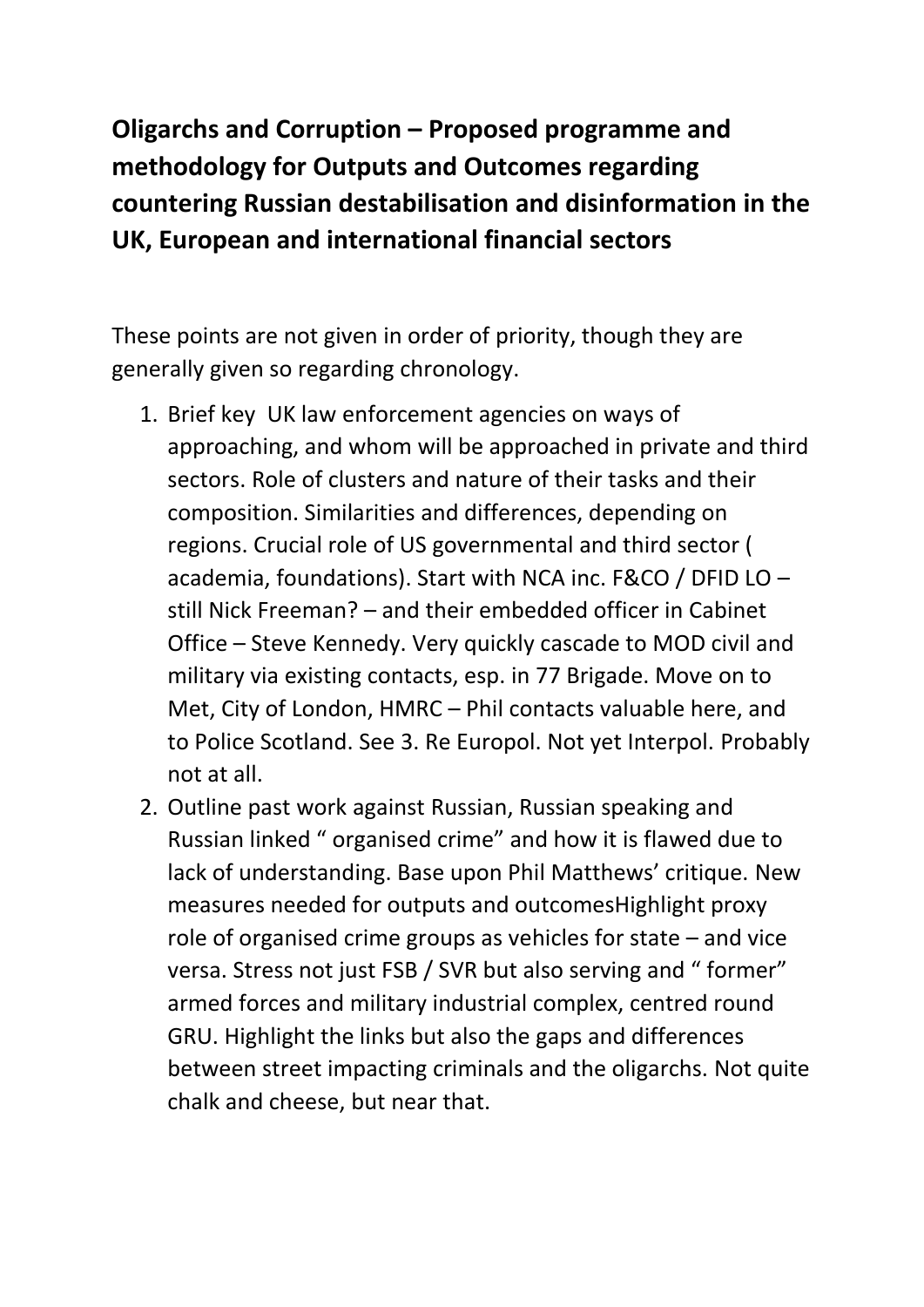- 3. Prepare both basic PowerPoints and more detailed aide memoire on where the above entities fit in and are linked, and the causation and correlation natures of links.
- 4. Early approaches to be made to major banks with contacts to test out responses ( UBS, HSBC as the biggest and most international , and where latter's non - executive director Nigel Evans has recommended an old contact – Nick Fishwick. Involving IT, security and traders and analysts and, in particular, LE liaison and especially former or current reservist armed forces- this is vital, and there are expected to be quite a few.
- 5. Following evaluations of 4, modify and report back to LEAs and F&CO, Cabinet Office. Seek to deliver to Rob Wainwright as a cascade to accountancy firms and links to pan European institutions and to agencies in key MS. Coordination and communication vital here. Care needed. and o, ca
- 6. Deliver material, ideas and feedback so far to range of banks, fund managers and insurers via BBA and ABI.
- 7. Prepare modified briefings of 3 there will be considerable differences, for anti-corruption and taxation reform groups. Early discussions hoped for at  $7<sup>th</sup>$  June Fair Taxation Conference. There will be resistance, as many of these groups do not recognise severity of Russia cyber-attacks – they would not call it warfare – and disinformation campaigns. Deliver these briefings and report early to F&CO on results.
- 8. Prepare list of outputs and outcomes. These will centre on displacement of assets and activity to EU states and third country sovereign nations and dependent states, and -0 crucially – effectiveness of measures to identify these movements. They are vital to determine success or otherwise re UWOs.
- 9. Early briefings of Press and media where IOS has particular links with the Times, Telegraph, Guardian and BBC TV and radio and specialist correspondents. Need to strengthen with the Mail.